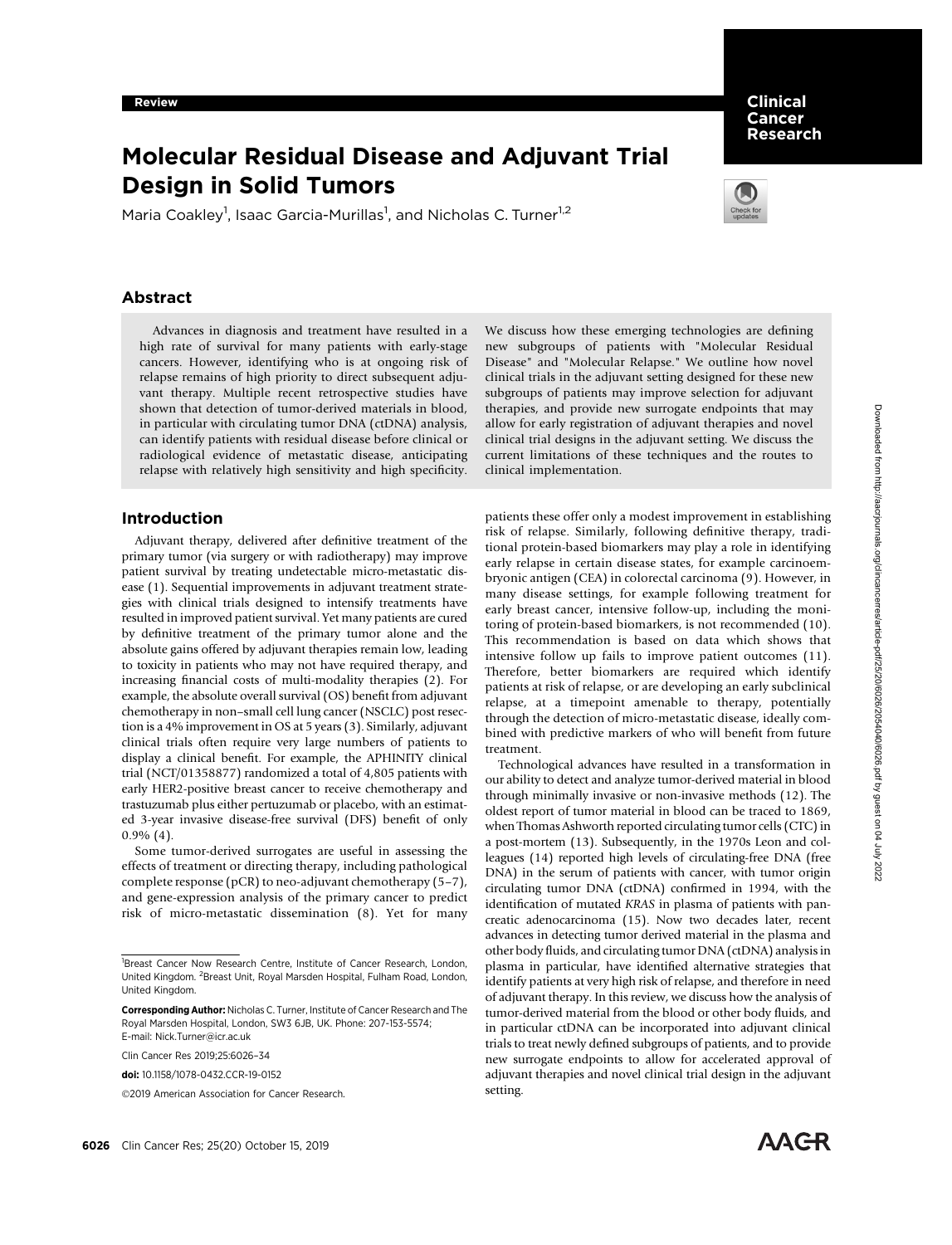#### Analysis of tumor-derived material from the blood

Circulating tumor ctDNA. ctDNA detection offers a high level of accuracy for detection of residual disease, and offers great potential for translation into clinical trials (16). ctDNA is stable when collected appropriately, and in preservative tubes may be shipped to central laboratories for delayed processing, facilitating centralized testing for multicenter trials and routine clinical use (17, 18).

Translation of ctDNA analysis to the early cancer setting requires detection of very low levels of ctDNA in plasma (19–21). Detection of such low levels of ctDNA in the plasma is performed by digital PCR or by error corrected sequencing, which typically includes molecular barcoding for efficient recovery of circulatingfree DNA molecules and bioinformatic in silico techniques to eliminate background artifacts (22). These methodologies are reviewed in depth elsewhere (23). A broad range of assays are currently available, and with only a limited number of studies of cross-platform comparison of these technologies (24, 25), it is in general unknown whether evidence from one assay can be safely applied to other assays. A recent American Society of Clinical Oncology (ASCO) position article has highlighted the need for standardization in techniques and reporting, along with more studies on cross-assay comparisons (26).

Studies to date detecting ctDNA in the adjuvant setting may be split into two general types. Studies that seek to identify "molecular residual disease (MRD)" shortly after finishing definitive treatment, and those with sequential ctDNA testing during follow-up seeking to detect residual disease as it starts to expand and identify "molecular relapse (MR)" with a lead time before clinical relapse.

Molecular Residual Disease (MRD). ctDNA has been shown in multiple tumor types to detect MRD, including nasopharyngeal carcinoma (27), colorectal carcinoma (28–32), locally advanced rectal carcinoma (33), breast carcinoma (34), pancreatic carcinoma (35, 36), and lung carcinoma (37) (Table 1). ctDNA in the plasma has a short half-life (<2 hours); however, it has been found that ctDNA may be elevated 24 hours following intervention in early post-operative samples, most likely due to release of ctDNA from damaged tissue (28). Allowing for this early elevation to resolve, these studies show in patients with ctDNA detected at a later single timepoint (e.g., 10 days–16 weeks) following definitive treatment (via surgery or with radiotherapy) DFS is significantly reduced and the hazard ratio (HR) for recurrence is significantly elevated (HR, 3.1–43.4 across studies), compared with patients where ctDNA was not detected. Some studies have also shown ctDNA detection in the post-treatment period to be associated with a reduced OS (HR, 3.4–6.7; refs. 31, 32).

|                                          | studies on cross-assay comparisons (26).                                                                                                                                                                                                  | general unknown whether evidence from one assay can be safely<br>applied to other assays. A recent American Society of Clinical<br>Oncology (ASCO) position article has highlighted the need for<br>standardization in techniques and reporting, along with more<br>The choice of ctDNA assays in future prospective studies will<br>need to balance considerations in sensitivity, specificity, avail-<br>ability, cost and practicalities for implementation. For example,<br>patient-specific multi-gene or mutation panels may be highly<br>sensitive, but have high cost; whereas tracking one clonal muta-<br>tion may offer less sensitivity, but be practical and cost effective to<br>post treatment sample.<br>implement in large studies. Future prospective studies discussed<br>below, where ctDNA is suggested as a method of selecting patients<br>for further therapies, should aim to concurrently validate assays | later single timepoint (e.g., 10 days-16 weeks) following<br>definitive treatment (via surgery or with radiotherapy) DFS is<br>significantly reduced and the hazard ratio (HR) for recurrence is<br>significantly elevated (HR, 3.1–43.4 across studies), compared<br>with patients where ctDNA was not detected. Some studies have<br>also shown ctDNA detection in the post-treatment period to be<br>associated with a reduced OS (HR, $3.4-6.7$ ; refs. 31, 32).<br>Some of these studies, along with additional studies have<br>examined the effect of serial sampling of ctDNA from the plasma<br>to detect MR at a later timepoint, which may be missed by the first<br><i>Molecular Relapse (MR).</i> Serial sampling for ctDNA from plasma |  |
|------------------------------------------|-------------------------------------------------------------------------------------------------------------------------------------------------------------------------------------------------------------------------------------------|-------------------------------------------------------------------------------------------------------------------------------------------------------------------------------------------------------------------------------------------------------------------------------------------------------------------------------------------------------------------------------------------------------------------------------------------------------------------------------------------------------------------------------------------------------------------------------------------------------------------------------------------------------------------------------------------------------------------------------------------------------------------------------------------------------------------------------------------------------------------------------------------------------------------------------------|-----------------------------------------------------------------------------------------------------------------------------------------------------------------------------------------------------------------------------------------------------------------------------------------------------------------------------------------------------------------------------------------------------------------------------------------------------------------------------------------------------------------------------------------------------------------------------------------------------------------------------------------------------------------------------------------------------------------------------------------------------|--|
|                                          |                                                                                                                                                                                                                                           | which can be readily translated into clinical practice by demon-                                                                                                                                                                                                                                                                                                                                                                                                                                                                                                                                                                                                                                                                                                                                                                                                                                                                    | following definitive therapy or adjuvant treatment, performed at<br>various intervals ranging from monthly (31) to 6 monthly (34)<br>has been shown to detect MR with lead times from detection of                                                                                                                                                                                                                                                                                                                                                                                                                                                                                                                                                  |  |
|                                          | comes in a cost-effective manner in a clinical setting.                                                                                                                                                                                   | strating that they are capable of positively affecting patient out-                                                                                                                                                                                                                                                                                                                                                                                                                                                                                                                                                                                                                                                                                                                                                                                                                                                                 |                                                                                                                                                                                                                                                                                                                                                                                                                                                                                                                                                                                                                                                                                                                                                     |  |
| the study authors                        | Study, number of                                                                                                                                                                                                                          | Clinical outcomes in patients with ctDNA detected<br>post treatment compared to patients with no                                                                                                                                                                                                                                                                                                                                                                                                                                                                                                                                                                                                                                                                                                                                                                                                                                    | Table 1. Summary of studies reporting ctDNA detection of Molecular Residual Disease (MRD) with corresponding clinical outcomes and accuracy data reported by<br>Reported data on accuracy of ctDNA for detecting                                                                                                                                                                                                                                                                                                                                                                                                                                                                                                                                    |  |
|                                          |                                                                                                                                                                                                                                           |                                                                                                                                                                                                                                                                                                                                                                                                                                                                                                                                                                                                                                                                                                                                                                                                                                                                                                                                     |                                                                                                                                                                                                                                                                                                                                                                                                                                                                                                                                                                                                                                                                                                                                                     |  |
| Tumor type<br>Nasopharyngeal             | patients (n)<br>Chan ATC, et al. (2002)                                                                                                                                                                                                   | ctDNA detected<br>High versus low EBV DNA; 1-year PFS 48% versus                                                                                                                                                                                                                                                                                                                                                                                                                                                                                                                                                                                                                                                                                                                                                                                                                                                                    | <b>MRD</b><br>Positive predictive value 87% Negative predictive                                                                                                                                                                                                                                                                                                                                                                                                                                                                                                                                                                                                                                                                                     |  |
| carcinoma                                | $(27)$ , $n = 170$                                                                                                                                                                                                                        | 93%; RR for recurrence 11.9                                                                                                                                                                                                                                                                                                                                                                                                                                                                                                                                                                                                                                                                                                                                                                                                                                                                                                         | value 83%                                                                                                                                                                                                                                                                                                                                                                                                                                                                                                                                                                                                                                                                                                                                           |  |
|                                          | Diehl F, et al. (2008)<br>$(28)$ , $n = 18$<br>Tie J, et al. (2016) (29),<br>$n = 230$<br>Diehn M, et al. (2017)<br>$(32)$ , $n = 145$<br>Overman MR, et al.<br>$(2017)$ $(30)$ , $n = 54$<br>Schøler LV, et al. (2017)<br>$(31), n = 27$ | Recurrence rate with or without ctDNA detected<br>statistically significant ( $P=0.006$ )<br>No adjuvant chemotherapy group: 3-year RFS 0%<br>versus 90%; HR for recurrence 18<br>Adjuvant chemotherapy group: HR for recurrence 11<br>2-year DFS 17% versus 88%; HR for recurrence 10.3;<br>HR for OS 3.4<br>2-year RFS 0% versus 47%; HR for recurrence 3.1<br>3-year RFS 0% versus 73%; HR for recurrence 37.7; HR<br>for 5-year OS 6.7                                                                                                                                                                                                                                                                                                                                                                                                                                                                                          | Sensitivity 100%<br>15/16 patients with ctDNA detected recurred<br>Sensitivity 48%<br>Specificity 100% (in patients not treated with<br>chemotherapy)<br>92% of patients with ctDNA detected recurred<br>7% of patients without ctDNA detected recurred<br>Sensitivity 58%<br>Specificity 100%<br>Sensitivity 100%<br>Specificity 100%                                                                                                                                                                                                                                                                                                                                                                                                              |  |
| Colorectal carcinoma<br>Rectal carcinoma | Tie J, et al. (2018) (33),                                                                                                                                                                                                                | 3-year RFS 33% versus 87%; HR 13.0                                                                                                                                                                                                                                                                                                                                                                                                                                                                                                                                                                                                                                                                                                                                                                                                                                                                                                  | 11/19 (58%) with ctDNA detected recurred                                                                                                                                                                                                                                                                                                                                                                                                                                                                                                                                                                                                                                                                                                            |  |
| Breast carcinoma                         | $n = 159$<br>Garcia-Murillas I, et al.<br>$(2015)$ $(34)$ , $n = 55$                                                                                                                                                                      | DFS 6.5 months versus Not Reached; HR 25.1                                                                                                                                                                                                                                                                                                                                                                                                                                                                                                                                                                                                                                                                                                                                                                                                                                                                                          | 12/140 (8.6%) ctDNA not detected recurred<br>6/12 (50%) patients who relapsed had ctDNA detected<br>96% of patients who did not relapse did not have<br>ctDNA detected                                                                                                                                                                                                                                                                                                                                                                                                                                                                                                                                                                              |  |
|                                          | Peitrasz D, et al. (2016)                                                                                                                                                                                                                 | DFS 4.6 versus 17.6 months                                                                                                                                                                                                                                                                                                                                                                                                                                                                                                                                                                                                                                                                                                                                                                                                                                                                                                          | 4/6 patients with ctDNA detected relapsed                                                                                                                                                                                                                                                                                                                                                                                                                                                                                                                                                                                                                                                                                                           |  |
| Pancreatic carcinoma                     | $(35)$ , $n = 31$<br>Lee B, et al. (2017) (36),<br>$n = 42$                                                                                                                                                                               | OS 19.3 versus 32.3 months<br>DFS 5.4 versus 17.1 months; HR 5.4<br>OS 10.6 months versus Not Reached; HR 4.5                                                                                                                                                                                                                                                                                                                                                                                                                                                                                                                                                                                                                                                                                                                                                                                                                       | Recurrence occurred in 13/13 patients with ctDNA<br>detected despite over half receiving chemotherapy.                                                                                                                                                                                                                                                                                                                                                                                                                                                                                                                                                                                                                                              |  |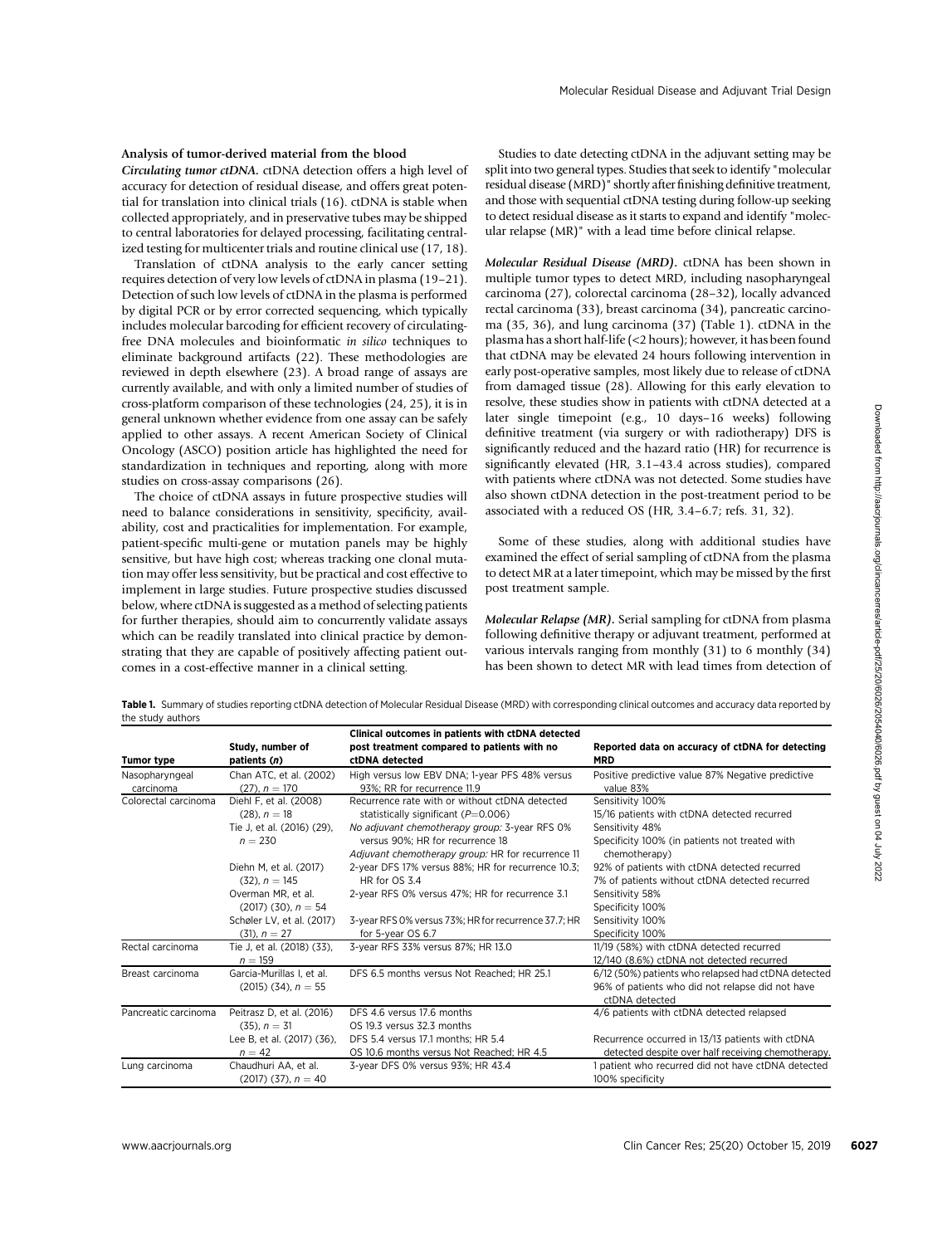|                             |                                                                   | Lead time         |                                                                                                                   |
|-----------------------------|-------------------------------------------------------------------|-------------------|-------------------------------------------------------------------------------------------------------------------|
| Tumor type                  | Study, number of patients (n)                                     | reported          | Reported data on accuracy of serial ctDNA testing for detecting MR                                                |
| Nasopharyngeal<br>carcinoma | Lo DYM, et al. (1999) (38), $n = 17$                              | Up to 6 months    | 100% sensitivity and specificity                                                                                  |
| Breast carcinoma            | Garcia-Murillas I, et al. (2015) (34), $n = 55$ Median 7.9 months |                   | 12/15 (80%) of relapses had ctDNA detected and 96% of patients<br>who did not relapse did not have ctDNA detected |
|                             | Olsson E, et al. (2015) (39), $n = 20$                            | Median 11 months  | 93% sensitivity: 100% specificity                                                                                 |
| Pancreatic carcinoma        | Sausen M, et al. (2015) (40), $n = 51$                            | Median 6.5 months | <b>NA</b>                                                                                                         |
| Lung carcinoma              | Abbosh CBN, et al. (2017) (41), $n = 24$                          | Median 70 days    | 13/14 (93%) of patients had ctDNA at or before clinical relapse                                                   |
|                             |                                                                   |                   | 1/10 (10%) patients ctDNA detected without evidence of relapse                                                    |
|                             | Chaudhuri AA et al. (2017) (37), $n = 40$                         | Median 5.2 months | 100% specificity                                                                                                  |
| Colorectal carcinoma        | Tie J, et al. (2016) (29), $n = 230$                              | Median 167 days   | 23/27 ctDNA detected at time of recurrence                                                                        |
|                             | Reinert T, et al. (2016) (42), $n = 11$                           | Median 10 months  | 100% sensitivity, 100% specificity                                                                                |
|                             | Overman MJ, et al. (2017) (30), $n = 54$                          | Median 5.1 months | <b>NA</b>                                                                                                         |
|                             | Ng SB, et al. (2017) (43), $n = 13$                               | Up to 255 days    | 11/15 cases with ctDNA detected had ctDNA detected before<br>recurrence                                           |
|                             |                                                                   |                   | 1/12 patients persistent ctDNA detected who did not recur.                                                        |

Table 2. Summary of studies reporting ctDNA detection of molecular relapse (MR) with lead times and accuracy data reported by the study authors

Abbreviations: ctDNA, circulating tumor DNA; DFS, disease-free survival; EBV, Epstein Barr Virus; HR, hazard ratio; NA = Not Applicable; n = number of patients; OS, Overall Survival; PFS, progression-free survival; RFS, Recurrence Free Survival; RR, risk ratio. For full data, including confidence intervals of HR provided and assays used the reader is advised to refer to the original texts referenced.

ctDNA to clinical or radiological relapse reported as up to 6 months in nasopharyngeal carcinoma (38), or at a median of 7.9–11 months in breast carcinoma (34, 39), 6.5 months in pancreatic carcinoma (40), 70 days–5.2 months in lung carcinoma (37, 41), and 167 days–10 months in colorectal carcinoma (refs. 29, 30, 42, 43; Table 2).

ctDNA has been shown to have superior sensitivity in detecting MR compared with the protein-based tumor marker CEA (29). Serial sampling during or after adjuvant therapy has also been shown to correspond with clinical events, which may provide early information on the effects of adjuvant therapy, with a number of patients displaying a decrease in ctDNA during adjuvant chemotherapy (28, 29, 44). This property may allow for ctDNA to be used as a novel surrogate endpoint in adjuvant clinical trials as discussed below.

Whether detection of MRD or MR has clinical utility unknown, and later in this review we discuss how well-designed clinical trials may establish the clinical utility of detection of disease at these new timepoints.

Furthermore, due to differences in blood sampling schedules in studies to date, and with no studies directly comparing between chosen timepoints, the optimal blood sampling schedule to test for MRD and MR is yet unknown. More frequent testing may allow for earlier detection of micro-metastatic disease, however, at a higher financial cost and increased stress of an intensive follow-up schedule for patients. Studies designed to directly compare various sampling schedules would be helpful to design optimal schedules in this setting.

Sensitivity and specificity of ctDNA in detection of molecular residual disease and molecular relapse. There is marked heterogeneity in these studies with investigators analyzing various tumor sites, sample sizes, investigative points, assays and follow-up timepoints; along with numerous different outcomes measured and reported (Tables 1 and 2). Many studies are also limited as they are retrospective. Yet despite heterogeneity in studies, clear themes are emerging.

ctDNA analysis has a high level of specificity as detection of ctDNA after definitive treatment is associated with a high risk of future relapse. Although in many studies a small number of patients did not relapse after ctDNA being detected in the posttreatment setting, it is anticipated that this may be due to short follow-up, and that the patients were likely to clinically relapse outside of the follow up period of the study (34). Reporting of longer follow-up is required to address this problem. A further confounding factor is that the effects of further treatments (i.e., efficacy of adjuvant chemotherapy) may also have affected specificity results, as for example in some studies patients had adjuvant therapy following MRD testing, which would potentially impact specificity (28, 29, 44). As larger studies are conducted in this setting, specificity is likely to be affected by additional factors such as new primary tumors, clonal hematopoiesis, and possibly somatic mutations leading to "field defects" with mutations that accumulate in healthy tissue with age (45).

The sensitivity across studies is variable. For example, in testing for MRD in colorectal carcinoma, sensitivities reported across various studies ranges between 48% and 100% (28, 31). The variability in sensitivity across studies may be due to a number of factors. In some patients the level of residual disease may be low, and there may be insufficient ctDNA present in the plasma. This may partially account for the low sensitivity reported in earlystage tumors, that is, stage II colorectal carcinoma (29). In other patients, who have sampling after completing adjuvant chemotherapy, tumor cells may be quiescent and not release sufficient ctDNA for detection. Likely only proliferating cancers can be detected by ctDNA analysis, as quiescent cancer cells also have low rates of cell death. Variability in assays is a concern, and as discussed above there is a growing need for cross-assay comparisons and standardization in methodologies (26). Many differences in outcomes across studies may be attributed to differences in study design and patient selection with a broad range of tumor sites and stages studied, a broad range in chosen timepoints for the first post-treatment sample (10 days–16 weeks), differences in the follow-up time period chosen, and variations in timing of sampling in assaying for MR (ranging from 1 to 6 monthly).

Sensitivity of serial sampling for MR is higher than with sampling at a single timepoint for MRD, and approaches 100% in many studies (31, 36, 42). However, patients relapse without evidence of ctDNA occur in many series, and may be described as having "dark metastases." In certain anatomical sites, for example, Central Nervous System (CNS) ctDNA in the plasma may be undetectable. In future, for patients who are particularly high-risk,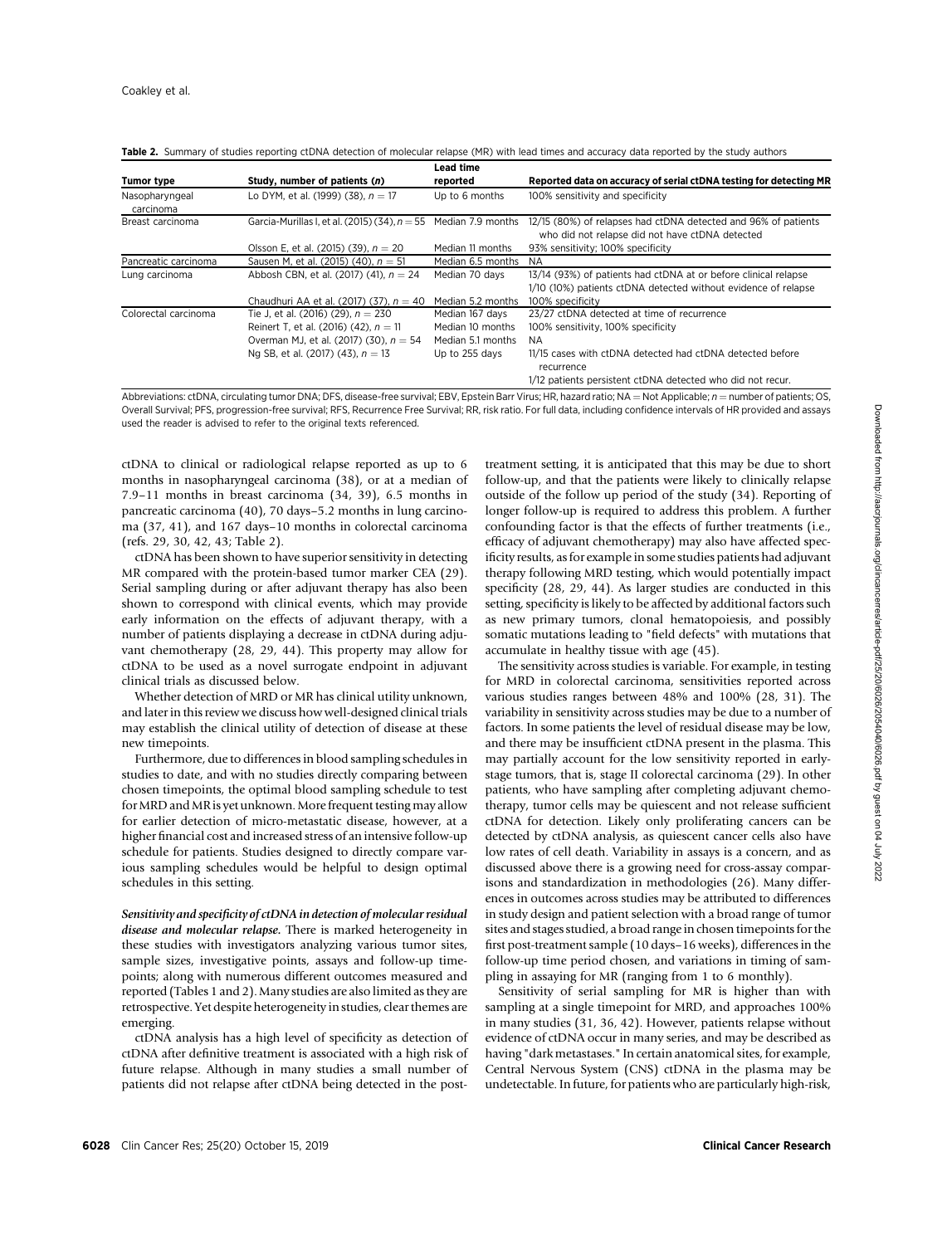consideration may need to be given to analysis of other body fluids such as Cerebrospinal Fluid (CSF) to detect such occult recurrences (20, 34) if clinical outcomes could be improved by early detection of metastases in these sites.

Ultimately, for implementation of ctDNA monitoring into clinical practice in the adjuvant setting, investigators will need to demonstrate that ctDNA detection is sufficiently sensitive and specific to allow potential changes to management.

Circulating tumor cells. Multiple techniques have been developed for assaying CTCs; however, the most widely used method in clinical research is the FDA approved CellSearch system that positively selects for cells expressing EpCAM (46). There are some studies analyzing the ability of CTCs to detect MRD following definitive therapy. In early breast cancer CTCs have been detected after surgery, before adjuvant chemotherapy in 21.5% of patients. However, detection of CTCs in this patient group only modestly associated with a reduced DFS (HR, 2.1). Although a higher level of CTCs (>5 CTCs) had a stronger association with a reduced DFS (HR, 4.5), this was only found in approximately 3% patients (47).

In contrast, the presence of CTCs in patients with a history of lymph node-positive and high-risk lymph node-negative hormone receptor-positive early-stage breast cancer approximately 5 years after diagnosis, was found to be associated with a higher risk of recurrence (HR, 13.1). Again, a higher CTC burden was associated with a higher risk of recurrence. However, in hormone receptor-negative patients detection of CTCs, mostly a single cell, was not predictive of relapse (48). It is unknown how useful ctDNA would be in this context to predict late recurrences.

Although these results are promising that detection of CTCs can detect residual disease, they also demonstrate limitations of current CTC assays. Detection of high levels of CTCs is associated with a high probability of risk of future relapse, but with low sensitivity. Conversely, detection of one CTC is likely subject to false-positive results, which lowers specificity and raises concerns over the cut off where a result may be considered clinically significant.

When directly compared in the metastatic disease setting, ctDNA has shown superior sensitivity than CTCs (49–51) and has been shown to capture a broad spectrum of a patient's heterogeneous mutational profile (52, 53). These findings are in contrast with earlier reports of CTCs being more sensitive than ctDNA to detect an activating EGFR mutation (54); however, this predates improved ctDNA techniques in recent years (19, 20). To date, there are no direct comparisons between ctDNA and CTC detection in monitoring for MRD or MR in the adjuvant setting.

Emerging technologies. There are numerous emerging technologies, such as the analysis of circulating extracellular vesicles (55, 56), circulating free tumor-derived RNA (57), tumor educated platelets (TEP; ref. 58), and ctDNA methylation status (59–61) that hold promise for detection of residual disease in the future, but currently lack strong evidence for translation into clinical practice or clinical trials at this point in time.

#### Clinical trials guided by the analysis of ctDNA in blood

Treating newly defined subgroups of patients. The very high rates of relapse associated with detection of ctDNA after definitive treatment, identify entirely new subgroups of patients. Although data of preliminary clinical validity is present for many different ctDNA assays, this does not imply clinical utility—that use of ctDNA to identify residual disease can improve patient outcome. Two routes to demonstration of clinical utility are potentially available:

- (i) Prospectively planned collection, with retrospective analysis, of baseline (pre-treatment) samples from an already conducted randomized control trial of treatment versus placebo, to demonstrate that patients with ctDNA detection derive benefit from treatment, whereas patients without ctDNA detection derive clinically insignificant benefit.
- (ii) Large prospective clinical trials of ctDNA assays with treatment guided by ctDNA detection, to test the hypothesis that an intervention at the point of ctDNA detection can lead to an improvement in patient outcomes (26).

Prospective trials of molecular residual disease detection to guide standard therapy. Designing trials to direct standard adjuvant therapy, for example adjuvant chemotherapy, are challenged by the high risk of relapse in patients with ctDNA analysis. Standard trial designs that randomize patients between no treatment and treatment, or between placebo and treatment if side effect profiles unblind the randomization, are likely not practical. Two potential designs are available to direct standard adjuvant chemotherapy, in settings where there is uncertainty over the benefit of adjuvant chemotherapy:

- 1 Randomize patients between ctDNA guided therapy and standard therapy (Fig. 1A) This design is currently being explored in stage II colorectal carcinoma, such as the DYNAMIC clinical trial (ACTRN/12615000381583), currently recruiting in Australia (62). Such a design for a pivotal phase III study most logically requires a noninferiority design, and a very large number of patients.
- 2 Non-randomized studies, with ctDNA negative patients not receiving adjuvant chemotherapy (Fig. 1B), with the objective being to show that ctDNA-negative patients have a sufficiently good outcome to not have been able to receive sufficient benefit from chemotherapy. This design requires substantially less patients, but is predicated on baseline relatively low risk.

As discussed above, and summarized in Tables 1 and 2, sensitivity of assays in detecting ctDNA in the adjuvant setting is variable. Therefore, at present we do not recommend clinical trials designed to omit adjuvant therapy on the basis of a negative ctDNA result in clinical settings where there is substantial absolute benefit from adjuvant chemotherapy. In such scenarios, we recommend more sensitive diagnostic development, showing consistently high sensitivity approaching 100% across multiple studies before consideration of a clinical trials designed to de-escalation therapy in high-risk disease. associated with a solid consider the station of the station of the station of the stational associates of the stational associates of the stational associates of the stational associates of the stational associates of the

## Prospective trials of molecular residual disease or molecular relapse detection to guide additional treatment after standard therapy

Trial designs to escalate therapy after completing standard adjuvant chemotherapy, are potentially more straightforward. Patients with evidence of MRD may be randomized to new treatment or placebo on the background of standard therapy, provided such therapies do not unblind randomization (Fig. 2A). Treatments with characteristic adverse effects that unblind the randomization, may require all patients to undergo standard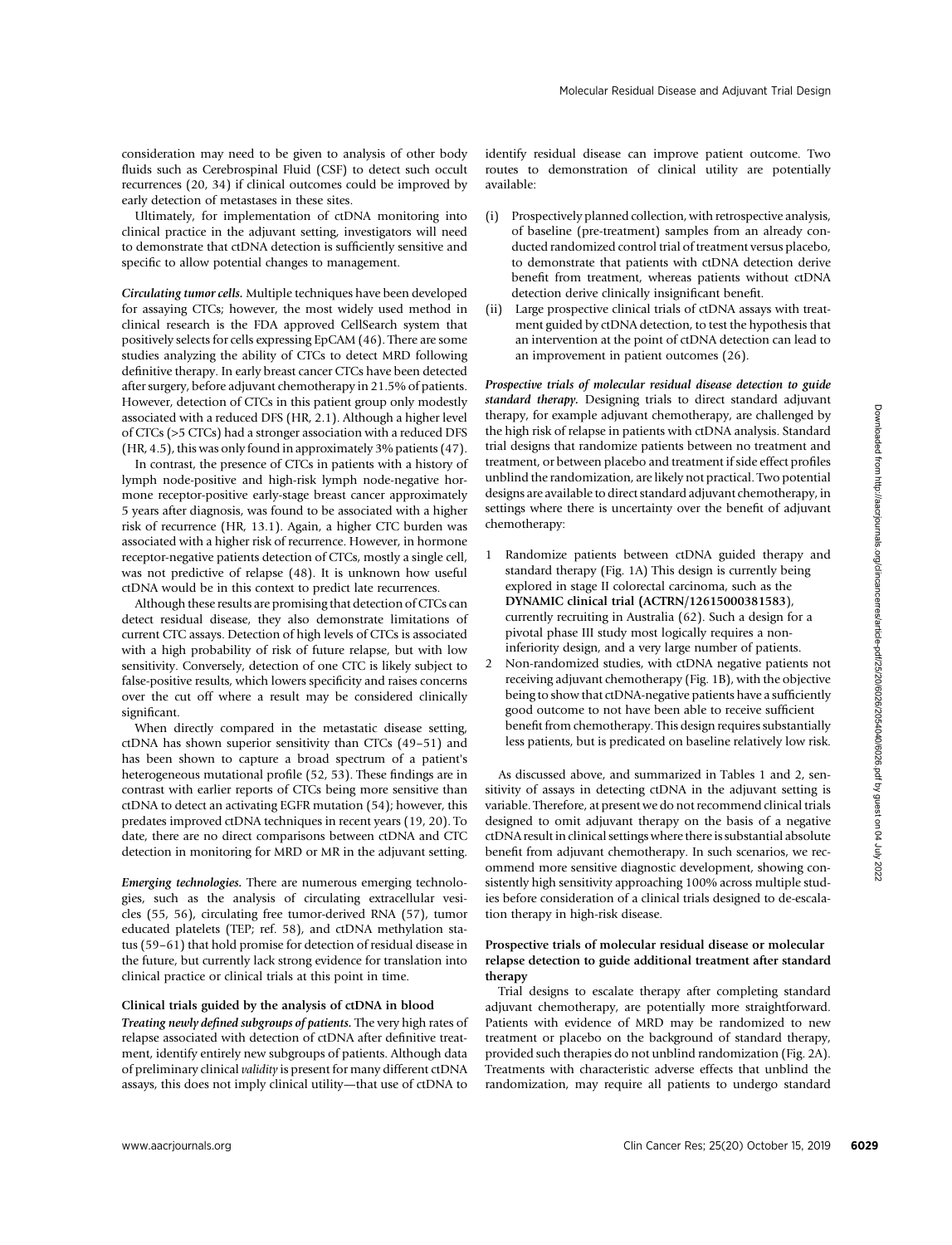

#### Figure 1.

Trial designs in Clinical scenarios where the benefit of adjuvant therapy is uncertain. A, Randomized design ctDNA guided therapy versus standard therapy. Such a design for a pivotal phase III study potentially requires a non-inferiority design. B. Non-randomized studies, with ctDNA-negative patients not receiving adjuvant chemotherapy. The objective is to show that ctDNA-negative patients have a sufficiently good outcome to not have been able to receive sufficient benefit from chemotherapy. This design requires substantially less patients, but is predicated on baseline relatively low risk. MRD, molecular residual disease; ctDNA, circulating tumor DNA; DFS, disease-free survival.

therapy to avoid patient dropout. Such designs are being trialed in the c-TRAK-TN clinical trial (NCT/03145961) currently recruiting in the United Kingdom (63). Pivotal studies, with endpoints of DFS or OS from the time of randomization at ctDNA detection, would require substantially less patients to be treated than traditional adjuvant trials, although an approximately similar number of patients overall are required to enter MRD surveillance. The importance of routine follow-up for DFS, which in most disease sites consists of interval imaging is highlighted in the figures, to ensure all relapses, particularly those not detectable by ctDNA are not missed.

Potentially, future studies may not require randomization with a placebo arm if it is first proven that ctDNA detection, and then ctDNA clearance by treatment, is a robust surrogate for DFS, particularly in phase II clinical trials (Fig. 2B). Such studies would offer a benefit over conventional clinical trials as they would require smaller cohorts of patients to display efficacy, and all patients would be offered the opportunity to potentially benefit from the trial treatment. However, these benefits would need to be carefully balanced with risk of bias, and the need for larger confirmatory studies.

It has historically been difficult to alter the disease course detecting progression with protein-based biomarkers (e.g., rising CA125 in ovarian carcinoma), with historical treatment modalities (64). There is uncertainty regarding the best management when a biomarker such as prostate-specific antigen (PSA) is detected following definitive treatment for early cancer (65). With new treatment modalities, such as immunotherapy and targeted therapies, efforts to alter the disease course in these settings continue in clinical trials (e.g., NCT02649439; ref. 66). The hope is that as ctDNA detection is opening up additional disease settings, such as MRD and MR at a substantially earlier stage than was previously possible, and with newer treatment modalities, that clinical trials in these settings will lead to improved clinical outcomes for a greater number of patients than has been historically possible.

## The ability to select patients with actionable mutations for targeted therapy in the adjuvant setting

Because of the rich genomic information offered by the analysis of tumor-derived material from blood these techniques are uniquely positioned to guide targeted therapies in the adjuvant setting. Similarly to the clinical trial design suggested above, a non-randomized approach may be possible, if ctDNA were first validated as a surrogate endpoint (Fig. 2C). Targeted therapy may subsequently be directed to the genomics of the residual disease, that may differ from the original primary due to intratumoral heterogeneity or tumor evolution (34). During adjuvant targeted therapy, ctDNA analysis could detect the development of resistance mutations to trigger an appropriate change in therapy, as most clearly demonstrated in advanced lung cancer with EGFR T790M mutations in advanced EGFR-mutated NSCLC (67). Furthermore, sequential analysis of ctDNA through adjuvant treatment may therefore provide rich genomic information on mechanisms of response and resistance, allowing tailoring of therapy before disease progression (Fig. 3).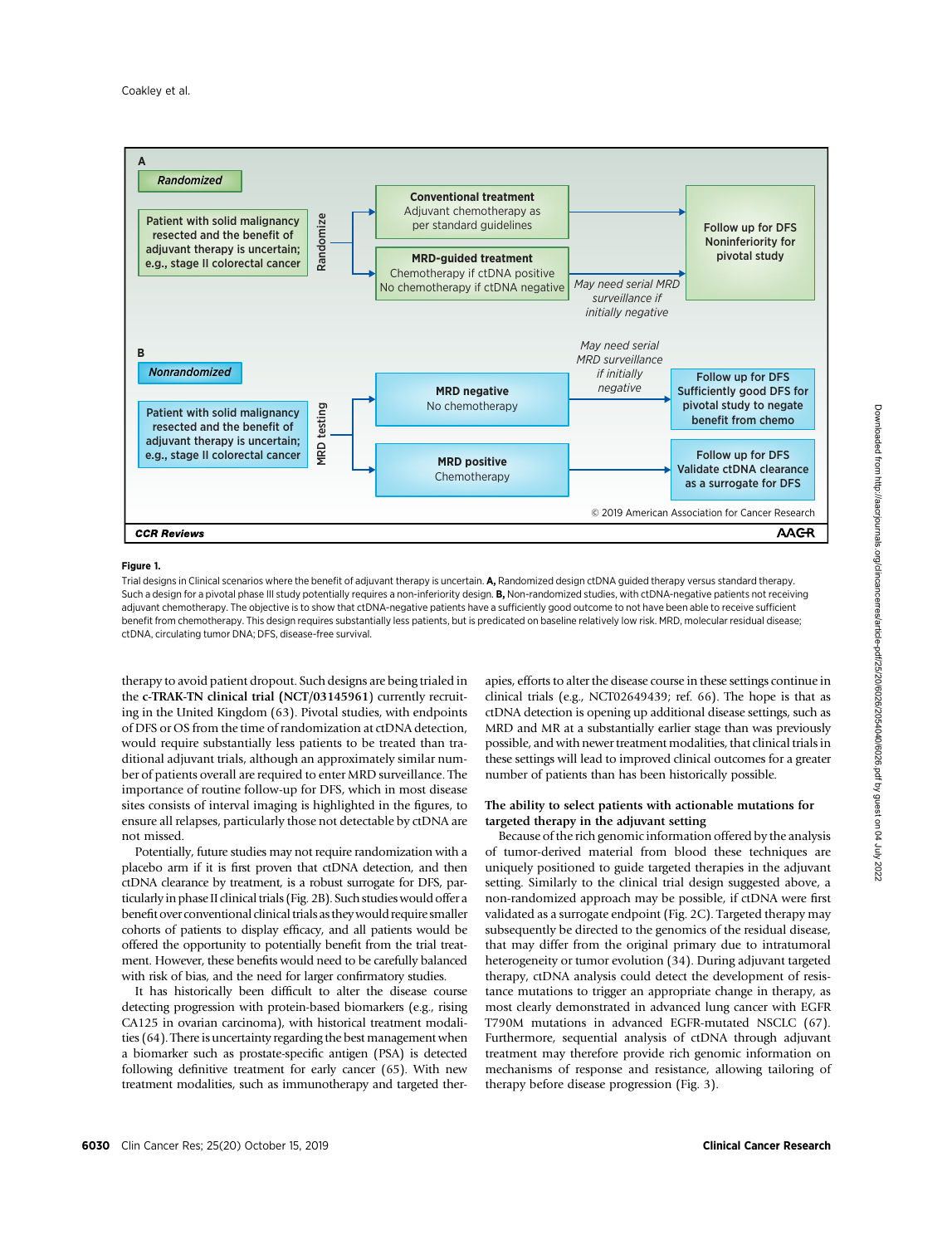

#### Figure 2.

Prospective trials of MRD and relapse detection to guide additional treatment after standard therapy. A, Randomized studies: Patients may be randomized to new treatment or placebo on the background of standard therapy, provided such therapies do not unblind randomization. **B** and C, Non-randomized studies: Potential future studies may not need randomization if it is proven that MRD detection, and clearance, is a valid surrogate for DFS. C, MRD testing may also provide additional data on disease genotyping which may be used to select patients for targeted therapies. MRD, molecular residual disease; ctDNA, circulating tumor DNA; DFS, disease-free survival.

#### Surrogate endpoint in clinical trials

Perhaps one of the most exciting developments is that detection of MRD and MR, and subsequent clearance, may act as a surrogate endpoint in clinical trials. The role of surrogate endpoints in clinical trials is hotly debated (68), however, it is generally accepted that well validated surrogate endpoints (e.g., pCR) can be used as primary endpoints in clinical trials to demonstrate clinical benefit, and may even provide evidence for accelerated drug approval (69). It is possible to consider potential future uses of ctDNA detection as a surrogate endpoint.

- 1 Detection of ctDNA as an early readout from adjuvant trials. Detection of ctDNA associates strongly with DFS. Decreased detection rate of ctDNA after completing standard adjuvant therapy with a new therapy, compared with standard adjuvant therapy alone, may present a surrogate end point for DFS to allow accelerated approval. Such concepts are established in hematological malignancy (70, 71).
- 2 Clearance of ctDNA as a surrogate endpoint of efficacy of ctDNA directed treatment. Analogous to the above, in trials where further treatment is directed by detection of ctDNA, clearance of ctDNA might be a surrogate for treatment efficacy and subsequent improvement of DFS. Here, direct evidence is lacking, although in the metastatic setting early suppression of ctDNA is associated with PFS in multiple settings (72, 73). Issues around clearance of ctDNA, criteria for testing, optimal time-points for testing, and how to deal with stochastic issues of detection near the assay lower limit of detection will all need establishing in trials.

Therefore, biomarkers such as ctDNA may be chosen as surrogate endpoints in adjuvant trials, which would allow for a more rapid advancement in the field of adjuvant therapies by providing earlier endpoints than DFS or OS to display treatment effect. Careful evaluation and analysis to validate the proposed novel surrogate endpoint will be required, as is the case for pathological complete response in the neo-adjuvant treatment of breast cancer, which continues to undergo careful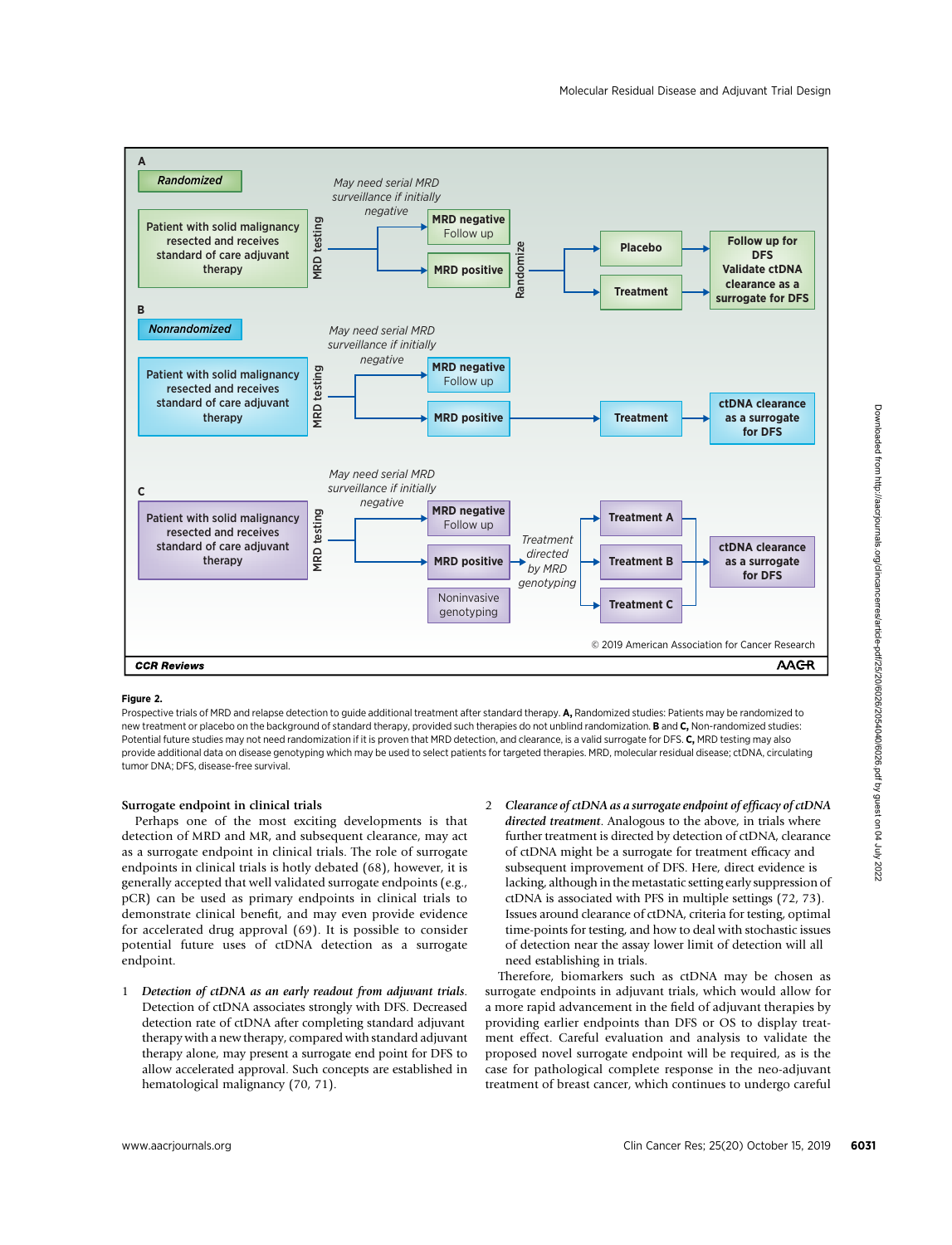

#### Figure 3.

MRD testing as a surrogate endpoint for accelerated approval. ctDNA analysis in follow-up after completion of a randomized adjuvant trial, may provide an early readout for accelerated approval. Decreased rates of MRD with new treatment, may provide sufficiently robust surrogate of improved DFS to warrant accelerated approval. MRD, molecular residual disease.

re-evaluation in meta-analysis as additional long-term outcome data becomes available (74).

As discussed above, variable sensitivity in detecting MRD and MR is a significant problem to be overcome for ctDNA to be used to direct therapies in adjuvant clinical trials. However, as assays continue to evolve and studies become more standardized, it is expected this limitation may be overcome. Emerging techniques such as incorporation of fragment size analysis or tracking multiple mutations in plasma may boost ctDNA detection, especially in tumor types with low levels of ctDNA (75). Future approaches may also incorporate commercial or multi-omic approaches, as such generalized mutation panels have even reported to hold promise in identifying malignancy in screening of healthy cohorts of patients (e.g., CancerSEEK; ref. 76). At present, ctDNA analysis requires sequencing of the primary tumor, although it is conceivable that further developments in methylation analysis in ctDNA may remove the requirement for this. It is critical to emphasize the need for prospective, multicenter studies to validate the findings of currently largely retrospective and proof-of-principle studies.

## Conclusion

For the analysis of tumor derived material from the blood to be incorporated into clinical practice, the results of adjuvant clinical trials with robust methodology are required. Analysis of tumor derived material from the blood and in particular ctDNA in the plasma, has been shown in the retrospective research setting to be sensitive and specific to detect recurrent malignancy before clinical or radiological evidence of metastatic disease. This early detection of minimal residual disease (MRD) or molecular relapse (MR) is redefining new cohorts of patients which may be useful to improve patient selection in the adjuvant setting.

In this review, we have discussed various clinical trial designs aimed at limiting adjuvant therapies to a much smaller number of patients than with current clinical practice, where large numbers of patients are treated to improve outcomes for a small percentage of patients. Such a change in practice would lead to less treatment toxicities in the short term, improved long-term survivorship outcomes and lower overall costs of early-stage cancer care.

Finally, it should be noted that clinical trials incorporating analysis of tumor-derived material in the blood face additional challenges as open questions remain regarding assay design, optimal scheduling, sensitivity, and specificity. Future clinical trials in this setting should concurrently aim to validate the assay of choice by demonstrating that the assay is robust and sufficiently sensitive and specific to direct changes in clinical management which lead to meaningful improvements in outcomes for patients.

#### Disclosure of Potential Conflicts of Interest

N.C. Turner reports receiving commercial research grants from AstraZeneca, Bio-Rad, Pfizer, Roche/Genentech, Clovis, and Guardant Health, and is a consultant/advisory board member for AstraZeneca, Bristol-Myers Squibb, Lilly, Merck Sharpe and Dohme, Novartis, Pfizer, Roche/Genentech, Tesaro, and Bicycle Therapeutics. No potential conflicts of interest were disclosed by the other authors.

## Acknowledgments

M. Coakley is supported by Cancer Research UK and The Wellcome Trust (203924/Z/16/Z); I. Garcia-Murillas is supported by Breast Cancer Now; Nicholas Turner is supported by Breast Cancer Now, NHS funding to the NIHR Royal Marsden Biomedical Research Center, Cancer Research UK, and The Wellcome Trust.

Received January 14, 2019; revised April 4, 2019; accepted May 9, 2019; published first May 14, 2019.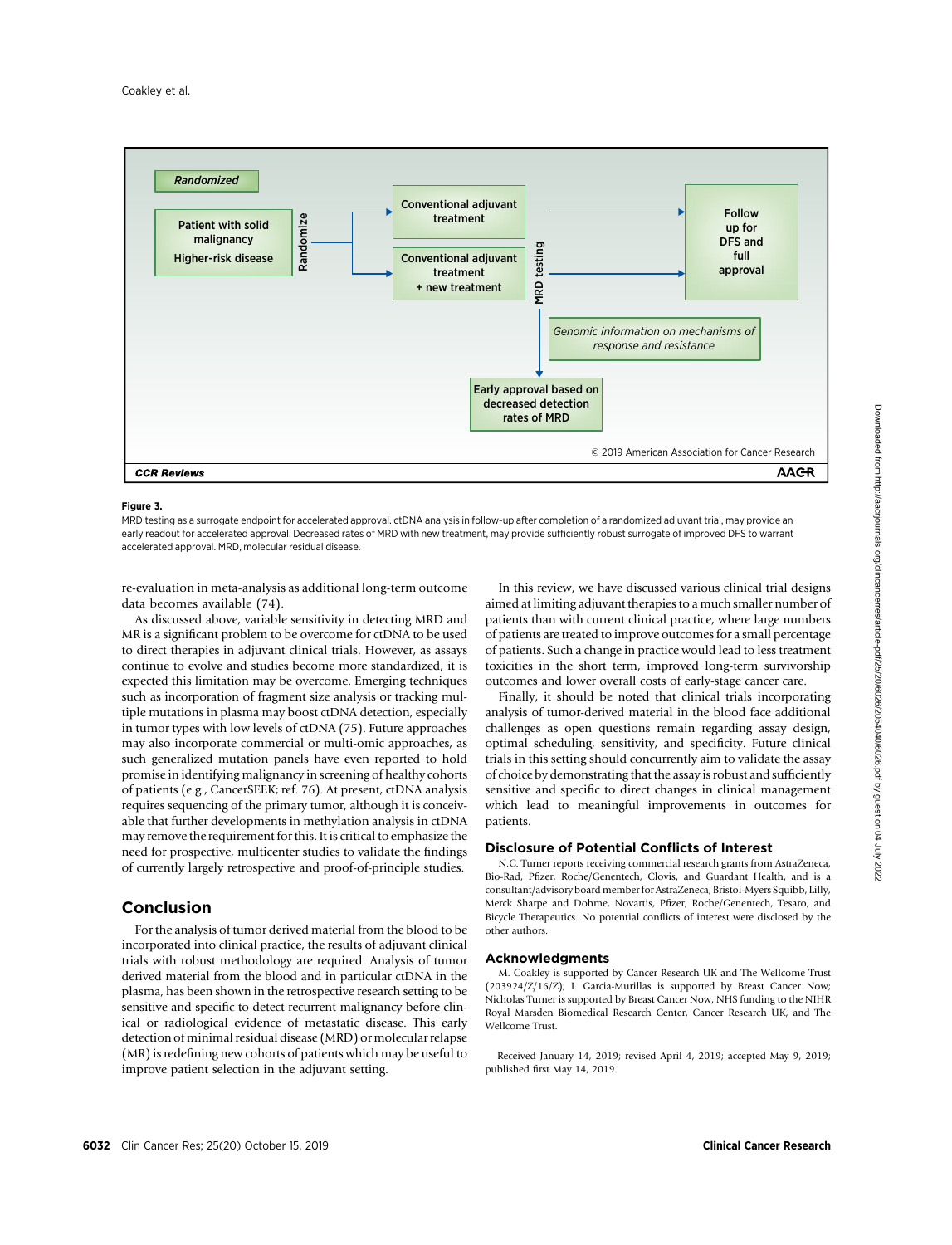#### References

- 1. Steeg PS. Targeting metastasis. Nat Rev Cancer 2016;16:201–18.
- 2. Ponde NF, Zardavas D, Piccart M. Progress in adjuvant systemic therapy for breast cancer. Nat Rev Clin Oncol 2018:1–18.
- 3. NSCLC Meta-analyses Collaborative Group, Arriagada R, Auperin A, Burdett S, Higgins JP, Johnson DH, et al. Adjuvant chemotherapy, with or without postoperative radiotherapy, in operable non-small-cell lung cancer: two meta-analyses of individual patient data. Lancet 2010;375: 1267–77.
- 4. von Minckwitz G, Procter M, de Azambuja E, Zardavas D, Benyunes M, Viale G, et al. Adjuvant Pertuzumab and Trastuzumab in Early HER2- Positive Breast Cancer. N Engl J Med 2017;377.
- 5. ClinicalTrials.gov. I-SPY 2 TRIAL: Neoadjuvant and Personalized Adaptive Novel Agents to Treat Breast Cancer (I-SPY 2); ClinicalTrials.gov Identifier: NCT01042379. Available from: [https://clinicaltrials.gov/ct2/show/](https://clinicaltrials.gov/ct2/show/NCT01042379) [NCT010423792](https://clinicaltrials.gov/ct2/show/NCT01042379)018 [updated October 31, 2018.
- 6. Forde PM, Chaft JE, Smith KN, Anagnostou V, Cottrell TR, Hellmann MD, et al. Neoadjuvant PD-1 blockade in resectable lung cancer. N Engl J Med 2018;378:1976–86.
- 7. von Minckwitz G, Huang CS, Mano MS, Loibl S, Mamounas EP, Untch M, et al. Trastuzumab emtansine for residual invasive HER2-positive breast cancer. N Engl J Med 2019;380:617–28.
- 8. Paik S, Shak S, Tang G, Kim C, Baker J, Cronin M, et al. A multigene assay to predict recurrence of tamoxifen-treated, node-negative breast cancer. N Engl J Med 2004;351:2817–26.
- 9. Sørensen CG, Pommergaard HC, Burcharth J, Rosenberg J. The diagnostic accuracy of carcinoembryonic antigen to detectcolorectal cancer recurrencee. A systematic review. Int J Surg 2016;25:134–44.
- 10. Senkus E, Ohno S, Penault-Llorca F, Poortmans P, Rutgers E, Zackrisson S, et al. Primary breast cancer: ESMO Clinical Practice Guidelines for diagnosis, treatment and follow-up†. Ann Oncol 2015;26:v8–v30.
- 11. Rosselli Del Turco M, Palli D, Cariddi A, Ciatto S, Pacini P, Distante V. Intensive diagnostic follow-up after treatment of primary breast cancer. A randomized trial. JAMA 1994;271:1593–7.
- 12. Wan JCM, Massie C, Garcia-Corbacho J, Mouliere F, Brenton JD, Caldas C, et al. Liquid biopsies come of age: towards implementation of circulating tumour DNA. Nat Rev Cancer 2017;17:223–38.
- 13. Ashworth TR. A case of cancer in which cells similar to those in the tumours were seen in the blood after death. Australian Med J 1869;14:146–7.
- 14. Leon SA, Shapiro B, Sklaroff DM, Yaros MJ. Free DNA in the serum of cancer patients and the effect of therapy. Cancer Res 1977;37:646–50.
- 15. Sorenson GD, Pribish DM, Valone FH, Memoli VA, Bzik DJ, Yao SL. Soluble normal and mutated DNA sequences from single-copy genes in human blood. Cancer Epidemiol Biomarkers Prev 1994;3:67–71.
- 16. Corcoran RB, Chabner BA. Application of cell-free DNA analysis to cancer treatment. N Engl J Med 2018;379:1754–65.
- 17. Hrebien S, O'Leary B, Beaney M, Schiavon G, Fribbens C, Bhambra A, et al. Reproducibility of digital PCR assays for circulating tumor DNA analysis in advanced breast cancer. PLoS One 2016;11:e0165023.
- 18. Kang Q, Henry NL, Paoletti C, Jiang H, Vats P, Chinnaiyan AM, et al. Comparative analysis of circulating tumor DNA stability In K3EDTA, Streck, and CellSave blood collection tubes. Clin Biochem 2016;49: 1354–60.
- 19. Kinde I, Wu J, Papadopoulos N, Kinzler KW, Vogelstein B. Detection and quantification of rare mutations with massively parallel sequencing. PNAS 2011;108:9530–5.
- 20. Bettegowda C, Sausen M, Leary R, Kinde I, Wang Y, Agrawal N, et al. Detection of circulating tumor DNA in early- and late-stage human malignancies. Sci Transl Med 2014;6.
- 21. Newman AM, Bratman SV, To J, Wynne JF, Eclov NCW, Modlin LA, et al. An ultrasensitive method for quantitating circulating tumor DNA with broad patient coverage. Nat Med 2014;20:552–8.
- 22. Newman AM, Lovejoy AF, Klass DM, Kurtz DM, Chabon JJ, Scherer F, et al. Integrated digital error suppression for improved detection of circulating tumor DNA. Nat Biotechnol 2016;34:547–55.
- 23. Volik S AM, Morin RD, Collins C. Cell-free DNA (cfDNA): clinical significance and utility in cancer shaped by emerging technologies. Mol Cancer Res 2016;14:898–908.
- 24. Thress KS, Brant R, Carr TH, Dearden S, Jenkins S, Brown H, et al. EGFR mutation detection in ctDNA from NSCLC patient plasma: a cross-

platform comparison of leading technologies to support the clinical development of AZD9291. Lung Cancer 2015;90:509–15.

- 25. Xu T, Kang X, You X, Dai L, Tian D, Yan W, et al. Cross-platform comparison of four leading technologies for detecting EGFR mutations in circulating tumor DNA from non-small cell lung carcinoma patient plasma. Theranostics 2016;7:1437–46.
- 26. Merker JD, Oxnard GR, Compton C, Diehn M, Hurley P, Lazar AJ, et al. Circulating Tumor DNA Analysis in Patients With Cancer: American Society of Clinical Oncology and College of American Pathologists Joint Review. J Clin Oncol 2018;36.
- 27. Chan ATC, Lo YMD, Zee B, Chan LYS, Ma BBY, Leung SF, et al. Plasma Epstein-Barr virus DNA and residual disease after radiotherapy for undifferentiated nasopharyngeal carcinoma. J Natl Cancer Inst 2002;94:1614–9.
- 28. Diehl F, Schmidt K, Choti MA, Romans K, Goodman S, Li M, et al. Circulating mutant DNA to assess tumor dynamics. Nat Med 2008;14: 985–90.
- 29. Tie J, Wang Y, Tomasetti C, Li L, Springer S, Kinde I, et al. Circulating tumor DNA analysis detects minimal residual disease and predicts recurrence in patients with stage II colon cancer. Sci Transl Med 2016;8:346ra92.
- 30. Overman MJ, Vauthey JN, Aloia TA, Conrad C, Chun YS, Pereira AAL, et al. Circulating tumor DNA (ctDNA) utilizing a high-sensitivity panel to detect minimal residual disease post liver hepatectomy and predict disease recurrence. J Clin Oncol 2017;35:3522. www.article-point of the clinical control of the clinical control of the clinical control of the clinical control of the clinical control of the clinical control of the clinical control of the control of the control of th
	- 31. Schøler LV, Reinert T, Ørntoft MW, Kassentoft CG, Árnadóttir SS, Vang S, et al. Clinical implications of monitoring circulating tumor DNA in patients with colorectal cancer. Clin Cancer Res 2017;23:5437–45.
	- 32. Diehn M, Alizadeh AA, Adams HP, Lee JJ, Klassen S, Palma JF, et al. Early prediction of clinical outcomes in resected stage II and III colorectal cancer (CRC) through deep sequencing of circulating tumor DNA (ctDNA). J Clin Oncol 2017;35:3591
	- 33. Tie J, Cohen J, Wang YX, Li L, Kinde I, Elsaleh H, et al. Serial circulating tumour DNA analysis during multimodality treatment of locally advanced rectal cancer: a prospective biomarker study. Gut 2018;0:1–9.
	- 34. Garcia-Murillas I, Schiavon G, Weigelt B, Ng C, Hrebien S, Cutts RJ, et al. Mutation tracking in circulating tumor DNA predicts relapse in early breast cancer. Sci Transl Med 2015;7:302ra133.
	- 35. Pietrasz D, Pecuchet N, Garlan F, Didelot A, Dubreuil O, Doat S, et al. Plasma circulating tumor DNA in pancreatic cancer patients is a prognostic marker. Clin Cancer Res 2017;23:116–23.
	- 36. Lee B, Lipton LR, Cohen J, Tie J, Javed AA, Li L. Circulating tumor DNA as a prognostic biomarker in early stage pancreatic cancer. J Clin Oncol 2018; 36.
	- 37. Chaudhuri AA, Chabon JJ, Lovejoy AF, Newman AM, Stehr H, Azad TD, et al. Early detection of molecular residual disease in localized lung cancer by circulating tumor DNA profiling. Cancer Discov 2017;7: 1394–403.
	- 38. Lo DYM, Chan LY, Chan AT, Leung SF, Lo KW, Zhang J, et al. Quantitative and temporal correlation between circulating cell-free epstein-barr virus DNA and tumor recurrence in nasopharyngeal carcinoma1. Cancer Res 1999;59:5452–5.
	- 39. Olsson E, Winter C, George A, Chen Y, Howlin J, Tang MH, et al. Serial monitoring of circulating tumor DNA in patients with primary breast cancer for detection of occult metastatic disease. EMBO Mol Med 2015;7: 1034–47.
	- 40. Sausen M, Phallen J, Adleff V, Jones S, Leary RJ, Barrett MT, et al. Clinical implications of genomic alterations in the tumour and circulation of pancreatic cancer patients. Nat Commun 2015;6:7686.
	- 41. Abbosh C, Birkbak NJ, Wilson GA, Jamal-Hanjani M, Constantin T, Salari R, et al. Phylogenetic ctDNA analysis depicts early-stage lung cancer evolution. Nature 2017;545:446–51.
	- 42. Reinert T, Scholer LV, Thomsen R, Tobiasen H, Vang SR, Nordentoft I, et al. Analysis of circulating tumour DNA to monitor disease burden following colorectal cancer surgery. Gut 2016;65:625–34.
	- 43. Ng SB, Chua C, Ng M, Gan A, Poon PS, Teo M, et al. Individualised multiplexed circulating tumour DNA assays for monitoring of tumour presence in patients after colorectal cancer surgery. Sci Rep 2017;7: 40737.
	- 44. Tie J, Cohen J, Wang YX, Lee M, Wong R, Kosmider S. Serial circulating tumor DNA (ctDNA) analysis as a prognostic marker and a real-time